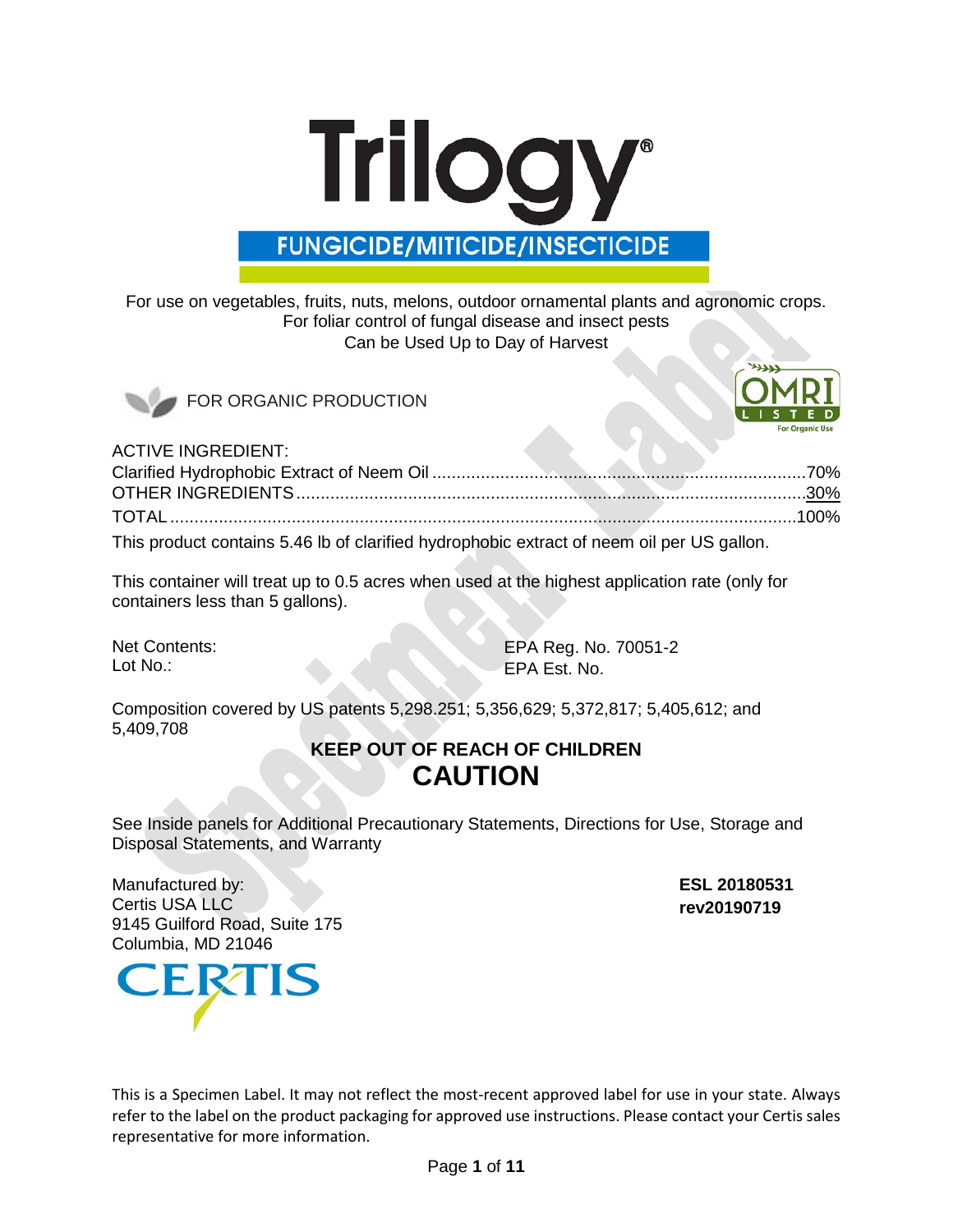# **PRECAUTIONARY STATEMENTS HAZARDS TO HUMANS AND DOMESTIC ANIMALS**

CAUTION. Harmful if absorbed through the skin. Causes moderate eye irritation. Avoid contact with skin, eyes or clothing. Wash thoroughly with soap and water after handling and before eating, drinking, chewing gum, or using tobacco. Remove and wash contaminated clothing before reuse.

| <b>FIRST AID</b>                                                                                                                                                                     |                                                                                                                                                                                  |  |
|--------------------------------------------------------------------------------------------------------------------------------------------------------------------------------------|----------------------------------------------------------------------------------------------------------------------------------------------------------------------------------|--|
| If on skin or<br>clothing:                                                                                                                                                           | Take off contaminated clothing. Rinse skin immediately with plenty of<br>$\bullet$<br>water for 15-20 minutes.                                                                   |  |
| If in eyes:                                                                                                                                                                          | Hold eye open and rinse slowly and gently with water for 15-20 minutes.<br>٠<br>Remove contact lenses, if present, after the first 5 minutes, then continue<br>٠<br>rinsing eye. |  |
| Call a poison control center or doctor for treatment advice. Have the product container or<br>label with you when calling a poison control center or doctor, or going for treatment. |                                                                                                                                                                                  |  |
|                                                                                                                                                                                      | Hotline number: 1-800-255-3924                                                                                                                                                   |  |

Personal Protective Equipment:

Some materials that are chemical-resistant to this product are listed below. If you want more options, follow the instructions for category C on an EPA chemical resistance category selection chart.

Applicators and other handlers must wear:

- Long-sleeved shirt and long pants.
- Chemical-resistant gloves, such as barrier laminate or butyl rubber or nitrile rubber or neoprene rubber or polyvinyl chloride (PVC) or Viton.
- Shoes plus socks.

Follow the manufacturer's instructions for cleaning/maintaining PPE. If no such instructions for washables, use detergent and hot water. Keep and wash PPE separately from other laundry.

User Safety Recommendations: Users should:

- Remove clothing/PPE immediately if pesticide gets inside. Then wash thoroughly and put on clean clothing.
- Remove PPE immediately after handling this product.
- Wash the outside of gloves before removing. As soon as possible, wash thoroughly and change into clean clothing.

### **ENVIRONMENTAL HAZARDS**

This product is hazardous to fish and aquatic invertebrates.

For Terrestrial Uses: Do not apply directly to water, or to areas where surface water is present, or to intertidal areas below the mean high water mark. Do not contaminate water when disposing of equipment wash water or rinsate.

#### **BEE HAZARD**

This product is toxic to bees exposed to direct treatment. Do not apply this product while bees are actively visiting the treatment area.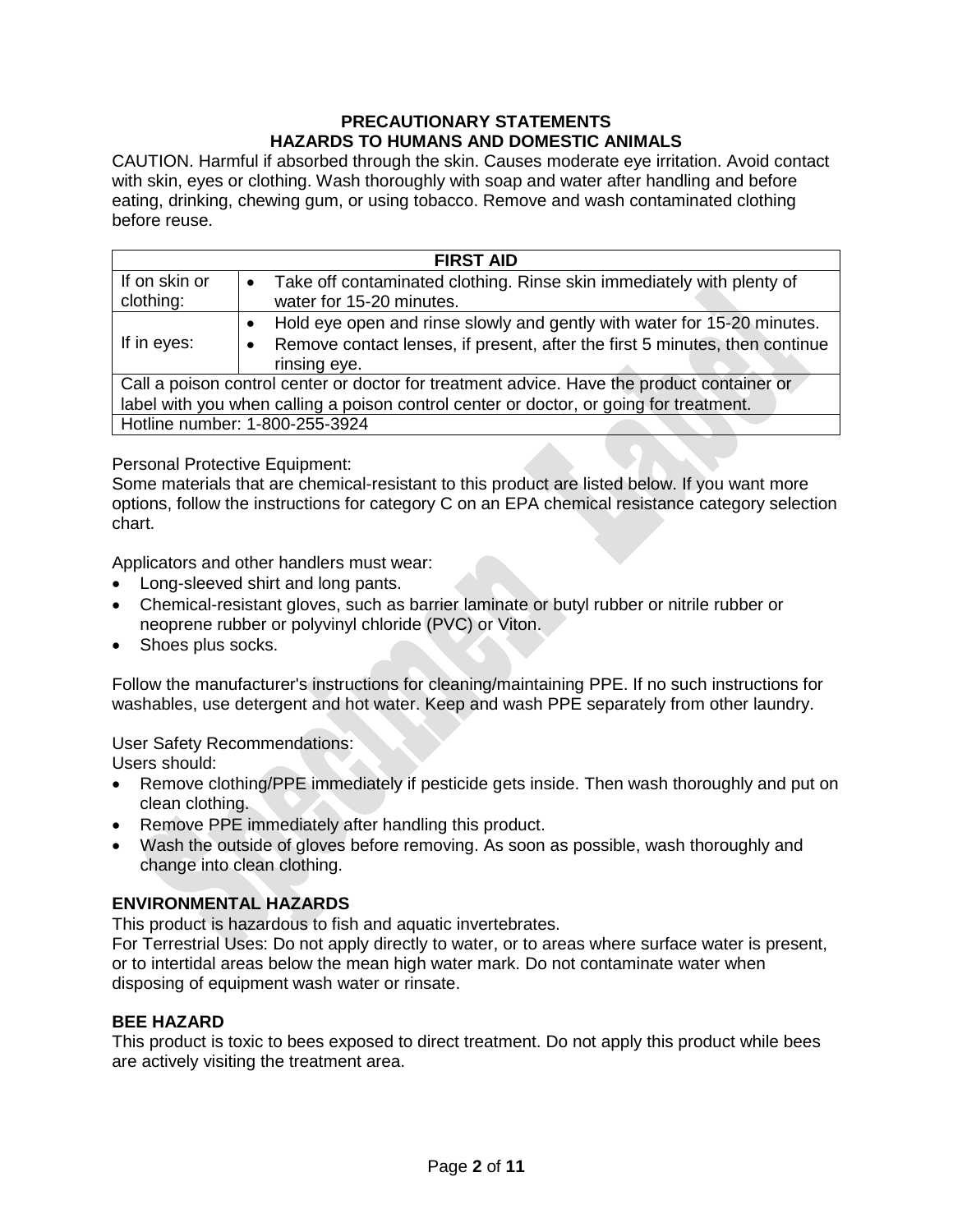# **PHYSICAL AND CHEMICAL HAZARDS**

Do not use or store near heat or open flame.

#### **DIRECTIONS FOR USE**

IT IS A VIOLATION OF FEDERAL LAW TO USE THIS PRODUCT IN A MANNER INCONSISTENT WITH ITS LABELING.

Do not apply this product in a way that will contact workers or other persons, either directly or through drift. Only protected handlers may be in the area during application. For any requirements specific to your State or Tribe, consult the agency responsible for pesticide regulation.

### **AGRICULTURAL USE REQUIREMENTS**

Use this product only in accordance with its labeling and with the Worker Protection Standard, 40 CFR Part 170. This standard contains requirements for the protection of agricultural workers on farms, forests, nurseries, and greenhouses, and handlers of agricultural pesticides. It contains requirements for training, decontamination, notification and emergency assistance. It also contains specific instructions and exceptions pertaining to the statements on this label about personal protective equipment (PPE), and restricted-entry interval. The requirements in this box only apply to uses of this product that are covered by the Worker Protection Standard. Do not enter or allow worker entry into treated areas during the restricted entry interval (REI) of 4 hours.

PPE required for early entry to treated areas that is permitted under the Worker Protection Standard and that involves contact with anything that has been treated, such as plants, soil, or water is:

- Coveralls
- Chemical resistant gloves, such as barrier laminate or butyl rubber or nitrile rubber or neoprene rubber or polyvinylchloride (PVC) or Viton.
- Shoes plus socks.

### **GENERAL INFORMATION:**

Thorough coverage is necessary to provide good disease and mite control. Trilogy® prevents fungal attack of plant tissue and contact activity to mite pressure on the plant. Avoid excessive runoff of spray material for maximum control. For best results, maintain constant agitation in spray equipment. For optimal performance, do not mix with cold water (less than 45°F). Do not apply to wilted or otherwise stressed plants, or to newly transplanted materials or crops prior to root establishment. When used in conjunction with beneficial insects, conduct a small trial to assure compatibility before using on a large scale. As with other oil-based products, exercise care in timing applications to early morning/late evening to minimize the potential for leaf burn. Use with care on plants with tender tissue. Check for leaf burn in small scale trials prior to use.

## **LANDSCAPE USE INSTRUCTIONS** *FUNGICIDE USE*

Trilogy® will provide broad spectrum control when used at the rate of 1 gallon per 100 gallons of water. Apply Trilogy® at a rate of 1:100 when spraying as a preventative for outdoor applications. Under extreme outdoor conditions, apply Trilogy® at the 1:50 application rate (see table for detailed use rates). This will provide the necessary control under the extreme outdoor conditions. When using Trilogy® as a preventative, make application on a 14-day schedule. If disease is present, use a 7-day application schedule to control the disease and prevent further damage from occurring.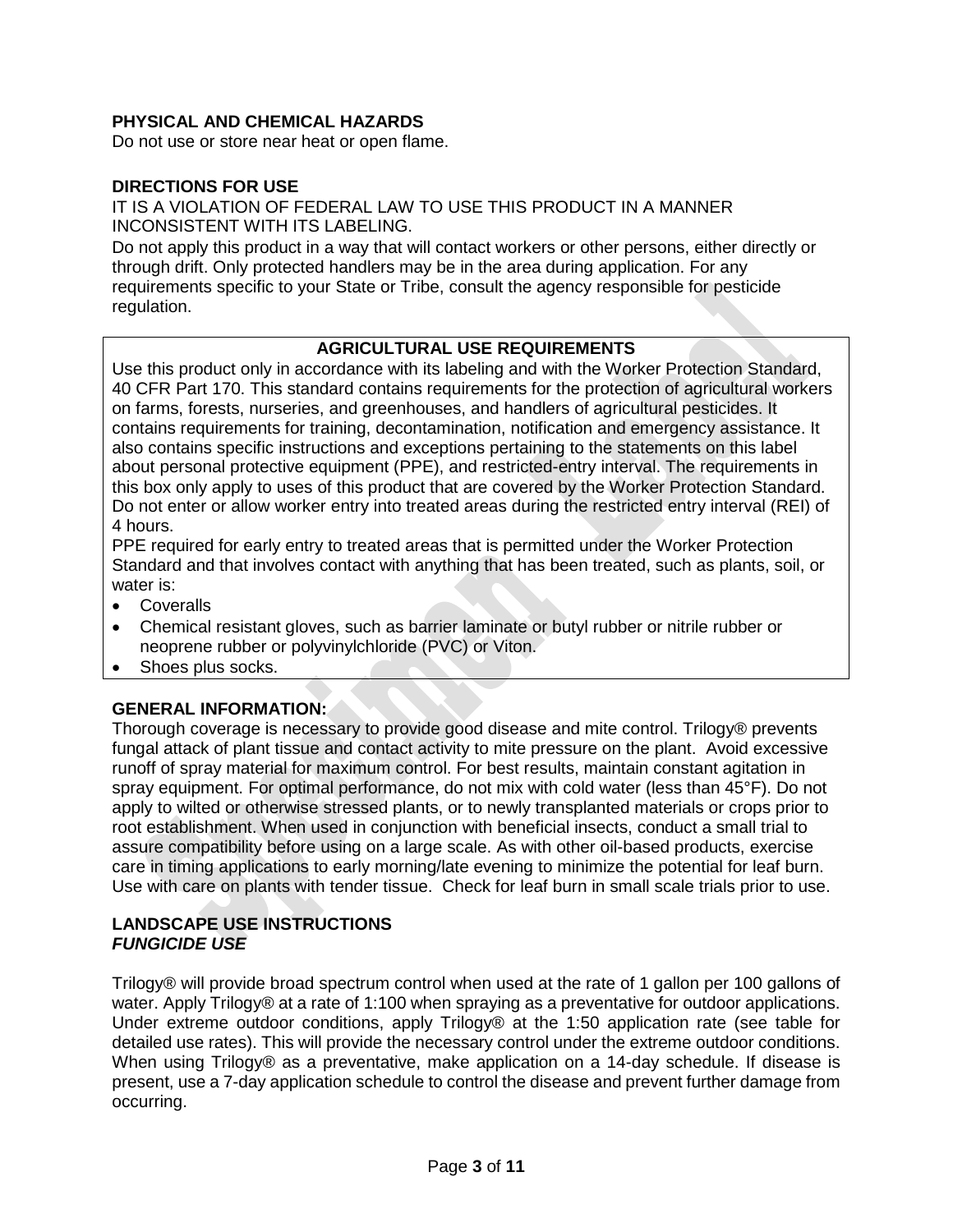## MIXING INSTRUCTIONS

Add Trilogy® to one-half (1/2) full tank under agitation containing water of 45°F or greater before filling to desired level. If water temperature is below 45°F, premix Trilogy® at a 1:1 ratio with tepid water to ensure good emulsification. Then dilute to final volume. When combining with other products, such as wettable powder insecticides or fungicides, add these items first when the tank is approximately 1/3 full. Ensure that there is good agitation while mixing for complete emulsification. Maintain agitation during spray application. Do not use if this oil does not form a uniform, cloudy emulsion.

#### APPLICATION INSTRUCTIONS

Apply until plant surface is uniformly wet with minimal runoff at 25-40 psi with hand sprayer or 100-200 psi with power sprayer as a fine spray. Avoid excessive application.

| <b>MANAGEMENT OF TURF DISEASES</b> |                                      |                |                           |
|------------------------------------|--------------------------------------|----------------|---------------------------|
| <b>Spray Target</b>                | Concentration                        | Spray Interval | Precautions               |
| Snow Mold                          | $1:100 - 1:50$<br>$(1.0\% - 2.0\%)$  | 14 days        | In Fall before first snow |
| <b>Dollar Spot</b>                 | $1:100 - 1:200$<br>$(1.0\% - 0.5\%)$ | $7-14$ days    | At first sign of disease  |
| <b>Brown Patch</b>                 | $1:100 - 1:200$<br>$(1.0\% - 0.5\%)$ | $7-14$ days    | At first sign of disease  |

#### AGRICULTURAL USE DIRECTIONS

Trilogy® is a broad spectrum fungicide of certain diseases and controls mites in citrus, deciduous fruits and nuts, vegetable crops, cereal grains, and other miscellaneous crops.

- Do not use Trilogy® after bloom on table grapes or following bunch closure on wine grapes. Do not use Trilogy® after pit hardening on stone fruit.
- Use care when applying near streams, ponds, lakes, or other bodies of water. Do not apply Trilogy® when weather conditions favor drift or when the likelihood of runoff is high.
- Apply Trilogy® by conventional, low volume, and aerial application equipment.

For Diseases: Apply Trilogy® as a 1.0% solution in sufficient amounts of water to achieve complete coverage of foliage. (See the following detailed directions per crop groupings).When used as a foliar fungicide, begin applications when conditions are favorable for disease but before infection. Apply Trilogy® every 7-14 days until threat of disease is over. Use Trilogy® in rotation with other fungicides to increase the spectrum of control.

For Mites: For best results, apply Trilogy® in sufficient amounts of water to achieve complete coverage. Trilogy® is most effective when applied before mites or eggs are present in large numbers. (See the following detailed directions per crop groupings). Apply at a rate of 1.0-2.0% Trilogy®. Reapply Trilogy® every 7-21 days until pressure is over.

For Insects: For best results, apply Trilogy® at 1.0-2.0% in sufficient amounts of water to achieve complete coverage. Trilogy® is most effective when applied before insects or eggs are present in large numbers. Repeat application based on pest pressure and field scouting for best results. Use the dilution tables to calculate dilution rates.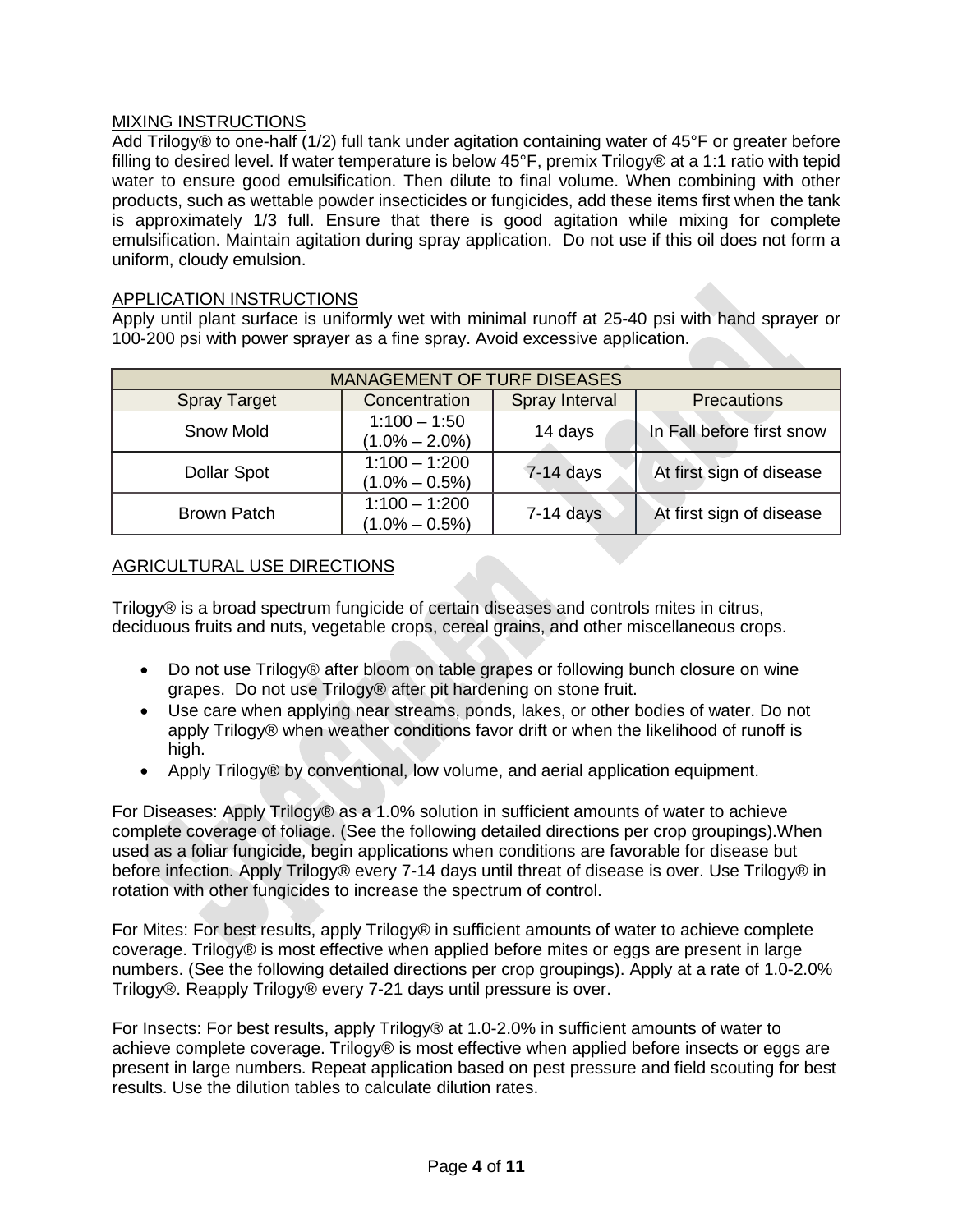# APPLICATION INSTRUCTIONS

Ground Application: Apply Trilogy® by ground application in a minimum of 25 gallons of water *I*  acre.

Chemigation: Do not apply this product through any type of irrigation system.

Aerial Application: For those crops where aerial applications are indicated, apply a minimum of 5 gallons of water *I* acre unless otherwise specified. Avoid application under conditions when uniform coverage cannot be obtained or when excessive drift may occur. Do not apply directly to humans, animals or aquatic animals.

**DILUTION TABLE FOR LOW VOLUME (INCLUDING AERIAL) APPLICATIONS**  (5-30 gallons per acre)

| <b>Gallons of Water</b> | <b>Trilogy®</b> | <b>DILUTION</b> |
|-------------------------|-----------------|-----------------|
|                         | 1 Quart*        | 5%              |
| 10                      | 1 Quart*        | 2.5%            |
| 15                      | 1 Quart*        | 1.67%           |
| 20                      | 1 Quart*        | 1.25%           |
| $\overline{25}$         | 1 Quart*        | 1.0%            |
| 30                      | Quart           | $0.83\%$        |

\*For citrus, stone fruit, tropical fruit, pome fruit, and nuts, refer to specific application instructions.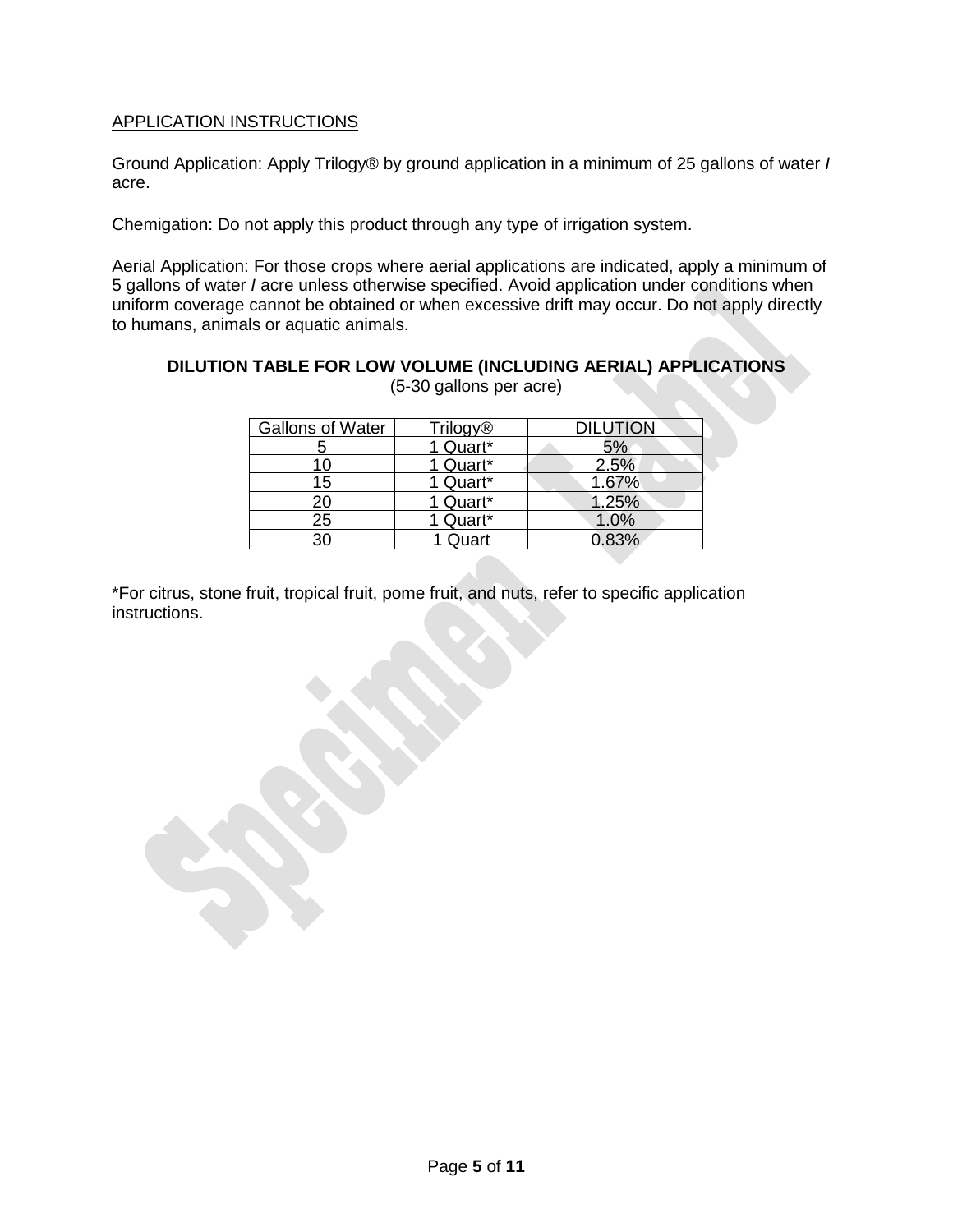| Gallons of<br>Water | Gallons of<br><b>Trilogy®</b><br>(0.5% Solution) | Gallons of<br><b>Trilogy®</b><br>(1.0% Solution) | Gallons of<br><b>Trilogy®</b><br>(1.5% Solution) | Gallons of<br><b>Trilogy®</b><br>(2.0% Solution) |
|---------------------|--------------------------------------------------|--------------------------------------------------|--------------------------------------------------|--------------------------------------------------|
| 25                  | Use 1.0%<br>solution                             | 0.25<br>(32 fl oz)                               | 0.375<br>(48 fl oz)                              | 0.5<br>(64 fl oz)                                |
| 50                  | 0.25<br>(32 fl oz)                               | 0.5<br>(64 fl oz)                                | 0.75<br>(96 fl oz)                               | 1.0                                              |
| 75                  | 0.375<br>(48 fl oz)                              | 0.75<br>(96 fl oz)                               | 1.125                                            | 1.5                                              |
| 100                 | 0.5                                              | 1.0                                              | 1.5                                              | 2.0                                              |
| 125                 | 0.625<br>(80 fl oz)                              | 1.25                                             | 1.875                                            | 2.5                                              |
| 150                 | 0.75                                             | 1.5                                              | 2.25                                             | 3.0                                              |
| 175                 | 0.875<br>(112 fl oz)                             | 1.75                                             | 2.625                                            | 3.5                                              |
| 200                 | 1.0                                              | 2.0                                              | 3.0                                              | 4.0                                              |
| 225                 | 1.125                                            | 2.25                                             | 3.375                                            | 4.5                                              |
| 250                 | 1.25                                             | 2.5                                              | 3.75                                             | 5.0                                              |

# **DILUTION TABLE FOR HIGH VOLUME APPLICATION (25-250 gallons per acre)**

\*For Vegetable, Cereal Grains, and Other Miscellaneous Crops, refer to specific use directions.

# **MIXING INSTRUCTIONS**

Add Trilogy® to one-half (1/2) full tank under agitation containing water of 45°F or greater before filling to desired level. If water temperature is below 45°F, premix Trilogy® at a1:1 ratio with tepid water to ensure good emulsification. Then dilute to final volume. When combining with other products, such as wettable powder insecticides or fungicides, add these items first when the tank is approximately 1/3 full. Ensure that there is good agitation while mixing for complete emulsification. Maintain agitation during spray application. Do not use if this oil does not form a uniform cloudy emulsion.

**TANK MIXING**: Trilogy® has been found to be compatible with most commonly used fungicides, insecticides and fertilizers. Check physical compatibility first with other products before mixing by using a jar test. Using a quart jar, add the proportionate amounts of the products to 1 quart of water. After thoroughly mixing, let mixture stand for at least 5 minutes. Growers must tank mix combinations for phytotoxicity on a sample of plants prior to use. *Due to the wide variation in climatic conditions, cultural practices, and other factors, the User assumes full responsibility for any crop damage or other liability resulting from the use of Trilogy® in a tank mix combination.*  Avoid tank mixes with Morestan. Captan, Sulfur, Bravo, Echo, chlorothalonil or other chemically similar products as unpredictable results or leaf burn may occur.

# **CITRUS**

Use Trilogy® on citrus to control diseases to include Anthracnose, Post-Bloom Fruit Drop, and Scab. Apply as a foliar application at the rate of 1.0% in 25-200 gallons of water for high volume applications or a minimum of 0.5 gallons Trilogy® in a minimum of 5 gallons of water per acre for low volume applications. Do not apply more than 2.5 gallons of Trilogy® per acre, per application.

Reapply Trilogy® every 7-14 days until threat of disease is over.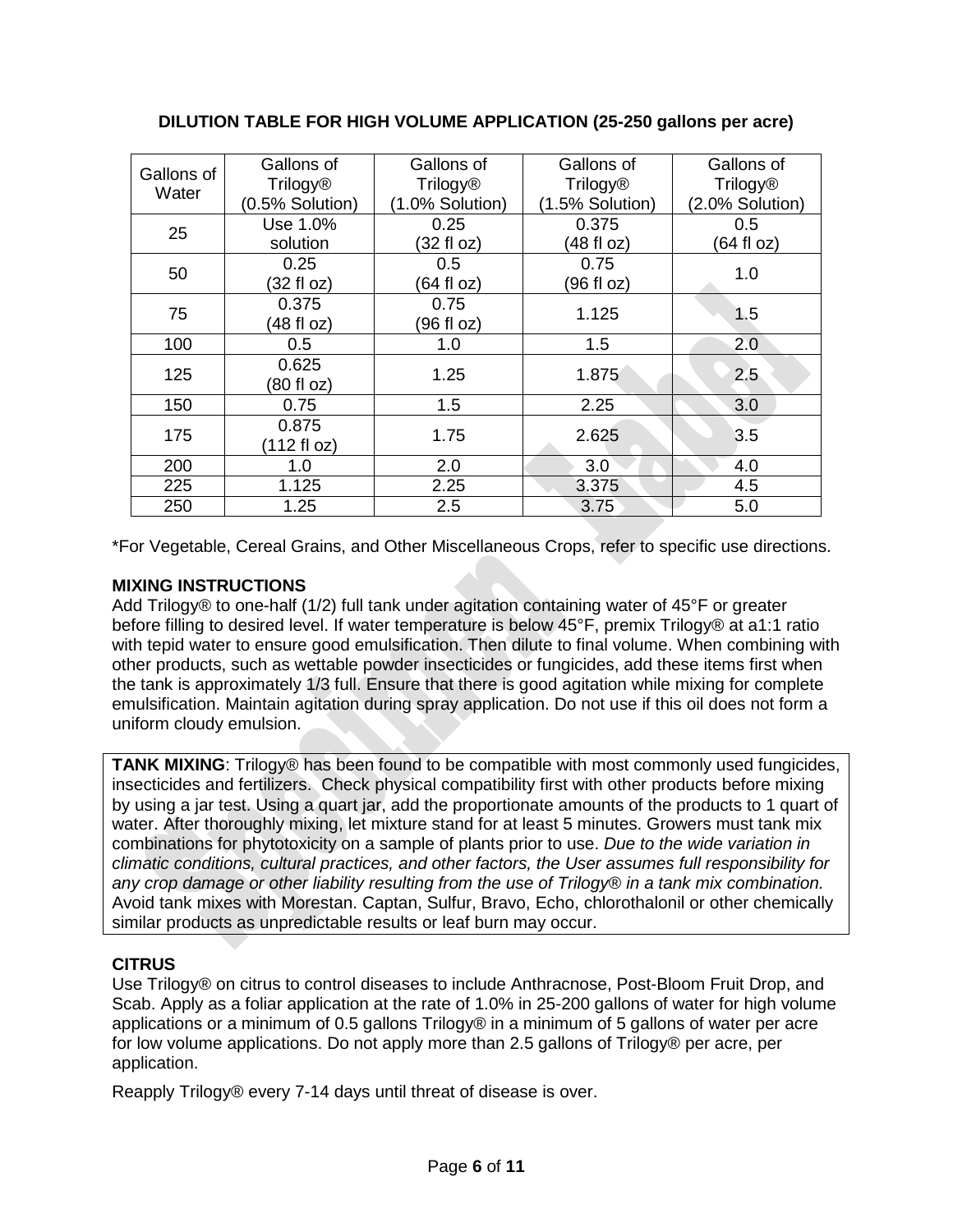For control of Alternaria and Greasy Spot, apply Trilogy® at a 1.0% solution in 25-125 gallons of water per acre in combination with Copper @ 2.0 lbs a.i. per acre (as found in EPA registered products such as Kocide® and Champ®) as a preventative disease spray tank mixture.

Use Trilogy<sup>®</sup> on citrus to control mites at a rate of 1.0-2.0% in 25-200 gallons of water for high volume application or 0.5 gallon Trilogy® in a minimum of 5 gallons of water per acre for low volume application. As a dormant oil spray, use Trilogy® as a 2% solution or 1 quart Trilogy® minimum per acre. Do not apply more than 5 gallons of Trilogy® per acre, per application.

### **STONE AND TROPICAL FRUITS FUNGICIDE USE**

Apply Trilogy® at a rate of 1.0% in 25-200 gallons of water for high volume applications or 0.5 gallons Trilogy® in a minimum of 5 gallons of water per acre for low volume application. Reapply Trilogy® every 7-14 days until threat of disease is over.

# **MITICIDE USE**

Use Trilogy® at first sign of pests or pest damage at the appropriate rate listed below as a foliar spray in sufficient water for thorough coverage. Repeat applications as needed for adequate control every 7-21 days. Apply a 1.0-2.0% solution of Trilogy® for high volume application or a minimum of 1 quart Trilogy® in a minimum of 5 gallons of water per acre for low volume application. Do not apply more than 5 gallons of Trilogy® per acre, per application.

Do not use Trilogy® after pit hardening on stone fruit.

## **VEGETABLE, CEREAL GRAINS AND OTHER MISCELLANEOUS CROPS FUNGICIDE USE**

Apply Trilogy® at the rate of 0.5%- 1.0% in 25-100 gallons of water per acre or 2 pints Trilogy® in a minimum of 5 gallons of water per acre for low volume applications. Repeat applications every 7-14 days. Apply no more than 2 gallons of Trilogy® per acre per application. Larger plants will require higher amounts of water to obtain good coverage. For mushrooms, apply Trilogy® at a rate of 0.5%-2.0% in 25-100 gallons of water per 8,000 square feet. Repeat applications every 7-14 days.

# **MITICIDE USE**

Apply Trilogy® at a rate of 0.5%-2.0% in 25- 100 gallons of water per acre or 2 pints Trilogy® in a minimum of 5 gallons of water per acre for low volume application. Apply no more than 2 gallons Trilogy® per acre in solution per application. Apply in a solution of sufficient volume to achieve complete coverage of foliage. Reapply Trilogy® every 7-21 days as needed for adequate control. Larger plants will require higher amounts of water to obtain good coverage.

# **POME (DECIDUOUS FRUITS) AND NUTS**

**FUNGICIDE USE:** Apply Trilogy® at a rate of 1.0% in 25-100 gallons of water per acre or 0.5 quarts Trilogy® in a minimum of 5 gallons of water per acre for low volume application. Apply no more than 2.5 gallons of Trilogy® per acre in solution per application. Repeat applications every 7 - 14 days.

**MITICIDE USE:** Use Trilogy® at a rate of 1.0-2.0% in 25-100 gallons of water per acre or 0.5 quarts Trilogy® in a minimum of 5 gallons of water per acre for low volume application. Apply no more than 2 gallons of Trilogy® per acre per solution. Apply at first sign of pests or pest damage. Repeat application as needed for adequate control every 7-21 days. Do not apply more than 5 gallons Trilogy® per acre, per application.

**Walnuts:** Avoid spraying after husk split.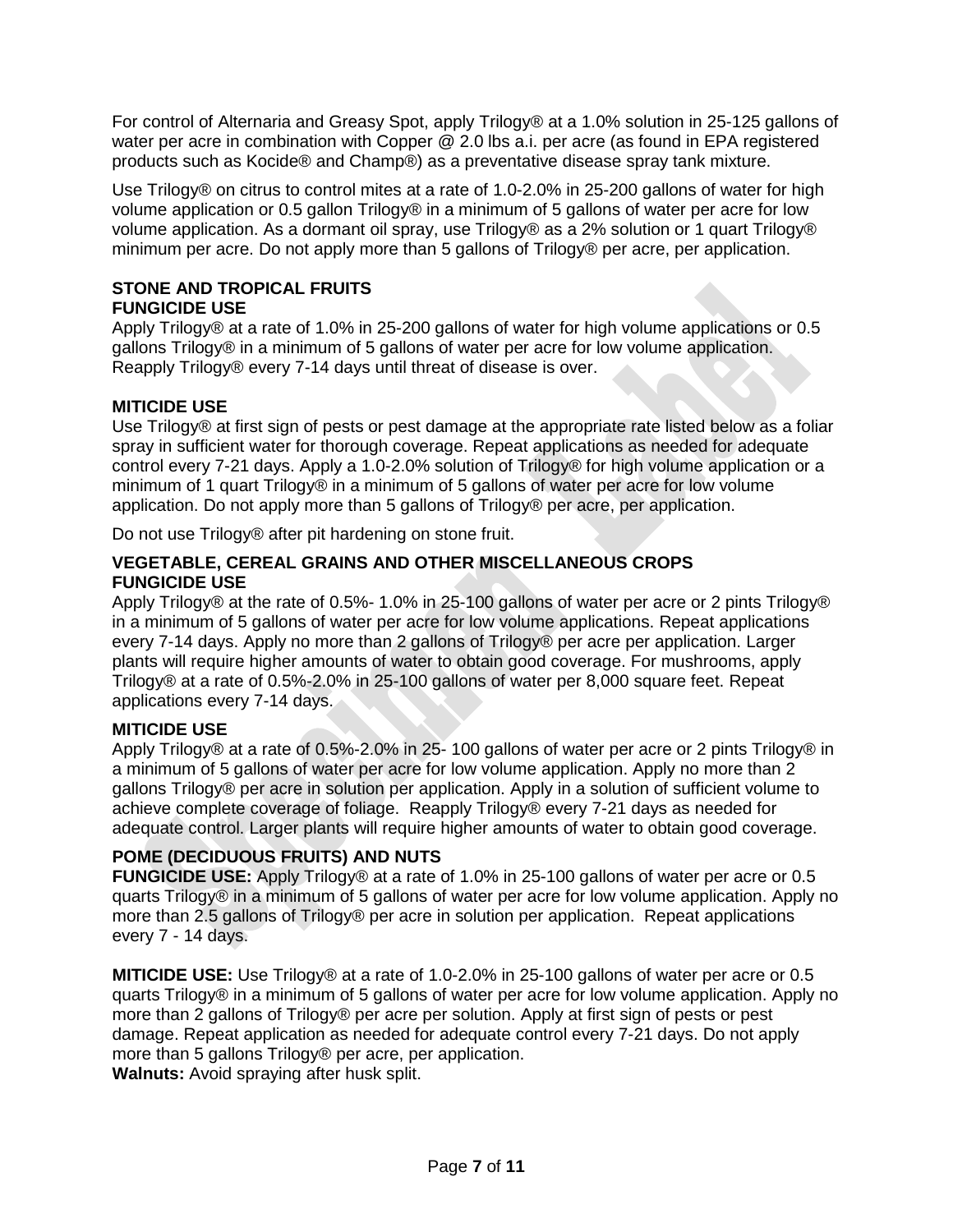| <b>BULB, COLE, AND LEAFY VEGETABLES</b>                                     |                                             |                                        |  |
|-----------------------------------------------------------------------------|---------------------------------------------|----------------------------------------|--|
| Refer to specific application instructions found directly below the heading |                                             |                                        |  |
|                                                                             | <b>Agricultural Use Directions</b>          |                                        |  |
|                                                                             | <b>CROPS</b> (including but not limited to) |                                        |  |
| Arugula                                                                     | Collards                                    | Lettuce (head& leaf)                   |  |
| <b>Broccoli</b>                                                             | Corn salad                                  | Low-bok                                |  |
| Broccoli raab                                                               | <b>Cress</b>                                | Onions                                 |  |
| Chinese broccoli<br>(Gail Ian)                                              | Watercress                                  | Orach                                  |  |
| <b>Brussels sprouts</b>                                                     | Daikon                                      | Parsley                                |  |
| Cabbage (heads & leaf)                                                      | Endive                                      | Purslane                               |  |
| Chinese cabbage<br>(Bok choy, Napa)                                         | Fennel                                      | Radicchio                              |  |
| Chinese mustard cabbage<br>(Gai choy)                                       | Garlic                                      | Rappini                                |  |
| Cauliflower                                                                 | Greens                                      | Rhubarb                                |  |
| Celery                                                                      | Collard greens                              | <b>Shallots</b>                        |  |
| Celtuce                                                                     | Mustard greens                              | Spinach                                |  |
| Chervil                                                                     | Rape greens                                 | Chinese spinach<br>(Amaranth, Tampala) |  |
| Chicory                                                                     | Kale                                        | Swiss chard                            |  |
| <b>Red Chicory</b>                                                          | Kohlrabi                                    | Turnip tops                            |  |
| Cilantro                                                                    | Leek                                        |                                        |  |

| <b>CITRUS, POME, STONE, AND TROPICAL FRUITS</b> |                   |                  |  |
|-------------------------------------------------|-------------------|------------------|--|
| <b>CROPS</b> (including but not limited to)     |                   |                  |  |
| Apples                                          | Figs              | Papayas          |  |
| Apricots                                        | Grapefruits       | Passion fruit    |  |
| Avocados                                        | Guavas            | Peaches          |  |
| <b>Bananas</b>                                  | Jujubes           | Pears            |  |
| Calamondin                                      | Kiwifruit         | Oriental pears   |  |
| <b>Cherries</b>                                 | Kumquats          | Pineapples       |  |
| <b>Barbados cherries</b>                        | Lemons            | <b>Plantains</b> |  |
| Sour cherries                                   | Limes             | Plums            |  |
| Sweet cherries                                  | Loquats           | Pomegranates     |  |
| Cherimoya                                       | Lychee            | Prunes           |  |
| Citrus citron                                   | Mangoes           | Pummelos         |  |
| Citrus hybrids                                  | <b>Mandarins</b>  | Quinces          |  |
| Coconuts                                        | Satsuma mandarins | Tangelos         |  |
| Crabapples                                      | <b>Nectarines</b> | Tangerines       |  |
| <b>Dates</b>                                    | Olives            |                  |  |
| Feijoa                                          | Oranges           |                  |  |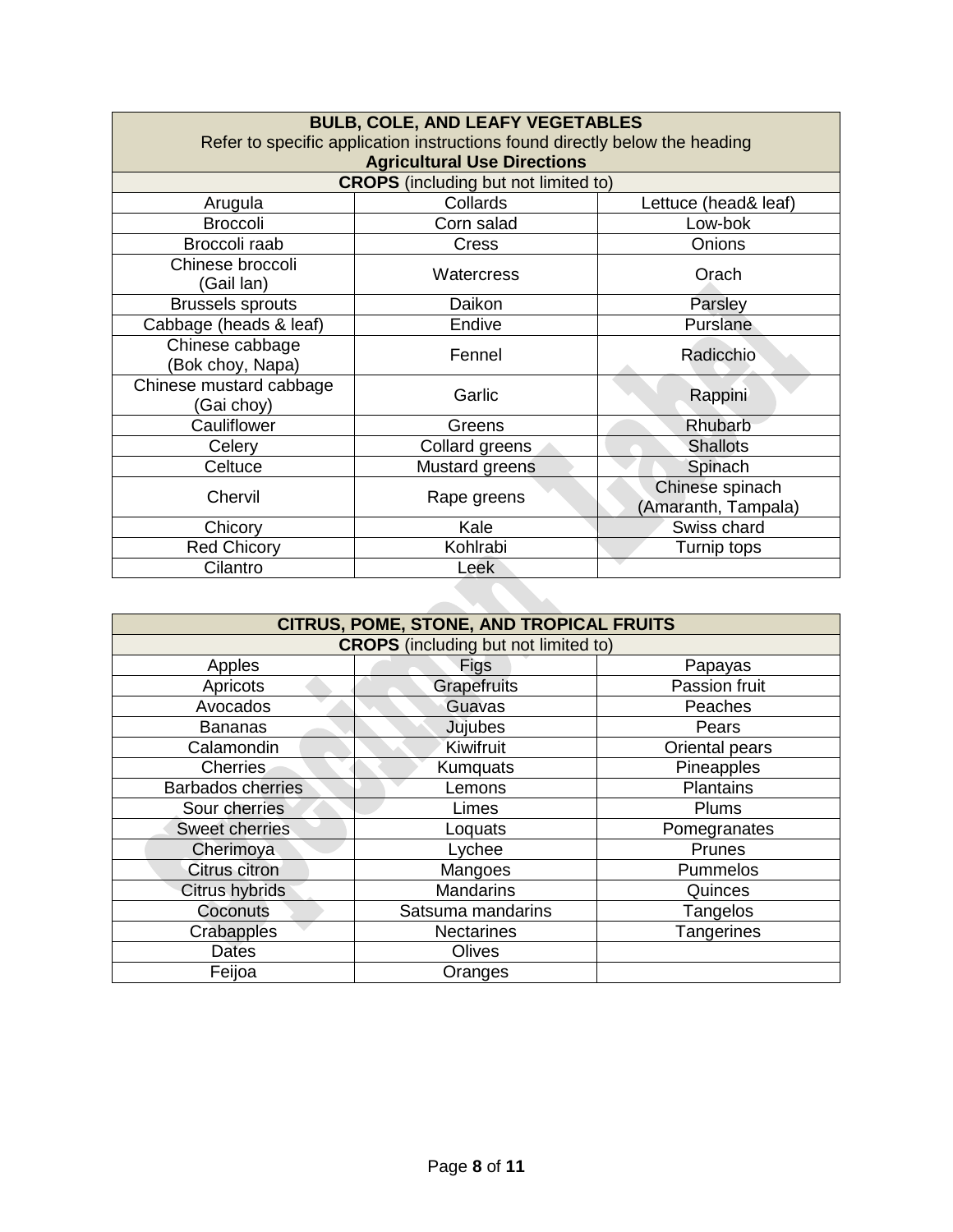| <b>CUCURBITS</b>                                                            |                                    |                             |  |
|-----------------------------------------------------------------------------|------------------------------------|-----------------------------|--|
| Refer to specific application instructions found directly below the heading |                                    |                             |  |
|                                                                             | <b>Agricultural Use Directions</b> |                             |  |
| <b>CROPS</b> (including but not limited to)                                 |                                    |                             |  |
| Balsam pears (bitter melons)                                                | Cucumbers                          | <b>Muskmelons</b>           |  |
| Cantaloupes                                                                 | <b>Gherkins</b>                    | Persian melons              |  |
| Casaba                                                                      | Gourds                             | Pumpkins                    |  |
| Chinese waxgourds                                                           | Honey balls                        | Squashes                    |  |
| Citron melons                                                               | Melons (incl. hybrids)             | Watermelons (incl. hybrids) |  |
| Crenshaw                                                                    | Honeydew melons                    | Zucchini                    |  |

| <b>HERBS AND SPICES</b> |                                                                             |             |
|-------------------------|-----------------------------------------------------------------------------|-------------|
|                         | Refer to specific application instructions found directly below the heading |             |
|                         | <b>Agricultural Use Directions</b>                                          |             |
|                         | <b>CROPS</b> (including but not limited to)                                 |             |
| Anise                   | Cumin                                                                       | Peppermint  |
| <b>Balm</b>             | Curry leaf                                                                  | Rosemary    |
| <b>Basil</b>            | Dandelion                                                                   | Rue         |
| <b>Borage</b>           | Dill                                                                        | Sage        |
| Chamomile               | Fennel                                                                      | Savory      |
| Caraway                 | Marigold                                                                    | Spearmint   |
| Catnip                  | Marjoram                                                                    | Sweet bay   |
| Celery                  | Mint                                                                        | Tarragon    |
| <b>Chives</b>           | <b>Nasturtium</b>                                                           | Thyme       |
| Coriander               | Pennyroyal                                                                  | Wintergreen |
|                         |                                                                             |             |
|                         |                                                                             |             |

| <b>LEGUME AND FRUITING VEGETABLES</b> |                                                                             |                   |  |
|---------------------------------------|-----------------------------------------------------------------------------|-------------------|--|
|                                       | Refer to specific application instructions found directly below the heading |                   |  |
|                                       | <b>Agricultural Use Directions</b>                                          |                   |  |
|                                       | <b>CROPS</b> (including but not limited to)                                 |                   |  |
| <b>Beans</b>                          | Guar                                                                        | Pigeon peas       |  |
| <b>Broad beans</b>                    | Lentils                                                                     | Snow peas         |  |
| Calabaza                              | Peas                                                                        | Soybeans          |  |
| Chickpeas                             | Peanuts                                                                     | <b>Tomatillos</b> |  |
| Eggplants                             | Pepinos                                                                     | Tomatoes          |  |
| <b>Ground cherries</b>                | Peppers                                                                     |                   |  |
|                                       |                                                                             |                   |  |
|                                       |                                                                             |                   |  |

| <b>NUTS</b>        |                                             |                   |  |
|--------------------|---------------------------------------------|-------------------|--|
|                    | <b>CROPS</b> (including but not limited to) |                   |  |
| <b>Almonds</b>     | <b>Chestnuts</b>                            | Macadamia nuts    |  |
| Beech nuts         | Chinquapins                                 | Pecans            |  |
| <b>Brazil nuts</b> | <b>Filberts</b>                             | <b>Pistachios</b> |  |
| <b>Butternuts</b>  | Hickory nuts                                | <b>Walnuts</b>    |  |
| Cashews            | Japanese horse chestnuts                    |                   |  |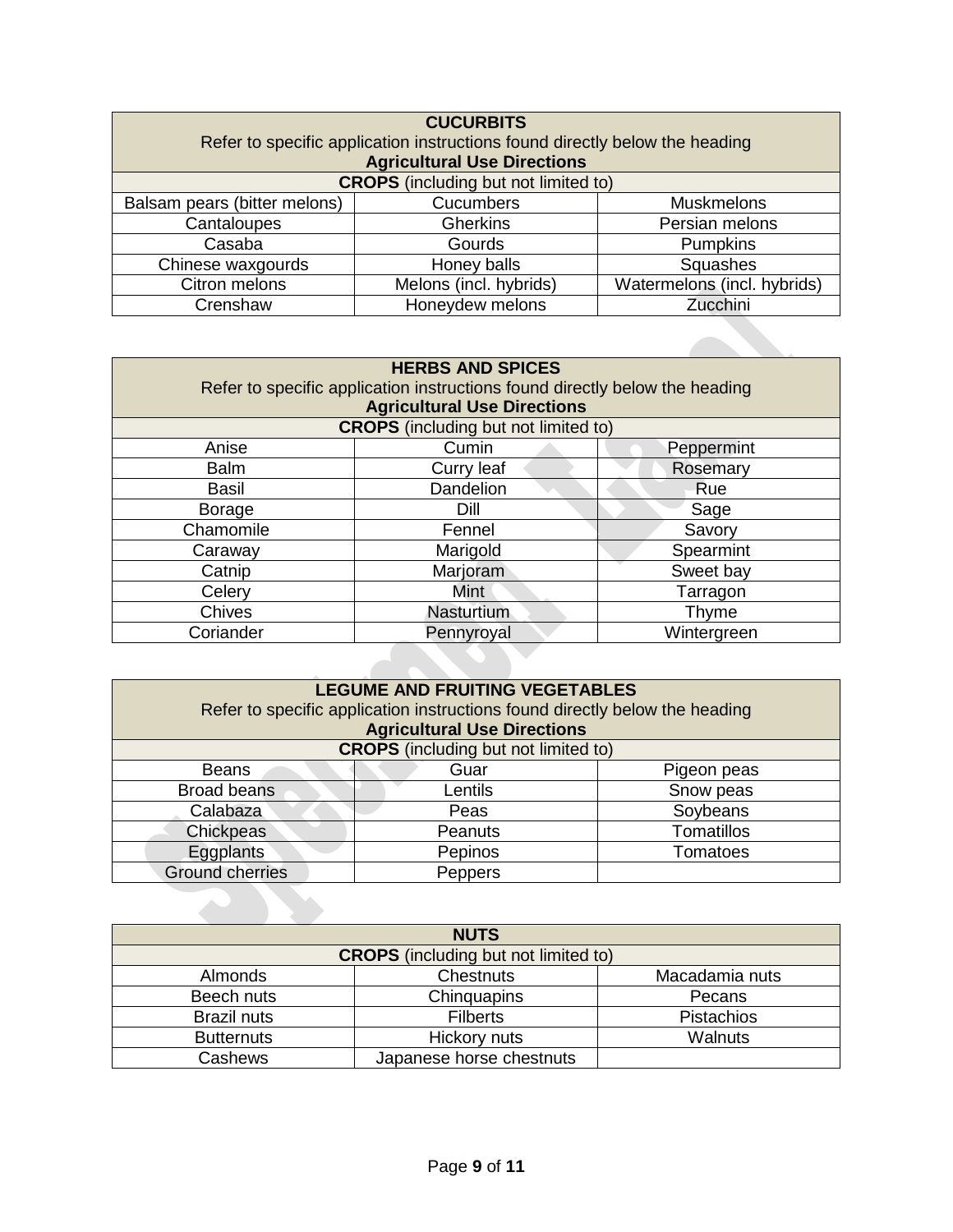| <b>ROOT AND TUBER VEGETABLES</b>                                            |                                    |                |
|-----------------------------------------------------------------------------|------------------------------------|----------------|
| Refer to specific application instructions found directly below the heading |                                    |                |
|                                                                             | <b>Agricultural Use Directions</b> |                |
| <b>CROPS</b> (including but not limited to)                                 |                                    |                |
| Artichokes                                                                  | Ginseng                            | Rutabaga       |
| <b>Beets</b>                                                                | Horseradish                        | Taro (Dasheen) |
| Cardone                                                                     | Parsnips                           | Turmeric       |
| Carrots                                                                     | Potatoes                           | Turnips        |
| Cassava                                                                     | <b>Sweet Potatoes</b>              | Yams           |
| Ginger                                                                      | Radishes                           | Yam beans      |

| <b>SMALL FRUITS AND BERRIES</b><br>Refer to specific application instructions found directly below the heading<br><b>Agricultural Use Directions</b> |                                      |                             |  |  |  |  |
|------------------------------------------------------------------------------------------------------------------------------------------------------|--------------------------------------|-----------------------------|--|--|--|--|
| <b>CROPS</b> (including but not limited to)                                                                                                          |                                      |                             |  |  |  |  |
| <b>Blackberries</b>                                                                                                                                  | <b>Dewberries</b><br>Loganberries    |                             |  |  |  |  |
| <b>Blueberries</b>                                                                                                                                   | Elderberries                         | Olallie berries             |  |  |  |  |
| <b>Boysenberries</b>                                                                                                                                 | Gooseberries                         | Raspberries (black and red) |  |  |  |  |
| Cranberries                                                                                                                                          | Grapes                               | <b>Strawberries</b>         |  |  |  |  |
| Currants                                                                                                                                             | <b>Huckleberries</b><br>Youngberries |                             |  |  |  |  |

| <b>VEGETABLE, CEREAL GRAINS, AND OTHER MISCELLANEOUS CROPS</b> |                     |                      |  |  |  |  |
|----------------------------------------------------------------|---------------------|----------------------|--|--|--|--|
| <b>CROPS</b> (including but not limited to)                    |                     |                      |  |  |  |  |
| Acerola                                                        | Sweetcorn           | Safflower            |  |  |  |  |
| Alfalfa                                                        | Cotton<br>Seagrapes |                      |  |  |  |  |
| Araacaga (Apio)                                                | <b>Hops</b>         | Sesame               |  |  |  |  |
| Asparagus                                                      | Jicama              | Sorghum              |  |  |  |  |
| <b>Barley</b>                                                  | Jojoba              | Soursup (Quanabanas) |  |  |  |  |
| <b>Breadfruit</b>                                              | Kinep               | Star apples          |  |  |  |  |
| <b>Buckwheat</b>                                               | Mushrooms           | Sugarcane            |  |  |  |  |
| Canola                                                         | <b>Nispero</b>      | <b>Sunflowers</b>    |  |  |  |  |
| Coffee                                                         | Oats                | Tobacco              |  |  |  |  |
| Coriander                                                      | Okra                | Wheat                |  |  |  |  |
| Corn                                                           | Quenepa             |                      |  |  |  |  |
| Popcorn                                                        | <b>Rice</b>         |                      |  |  |  |  |
|                                                                |                     |                      |  |  |  |  |
|                                                                |                     |                      |  |  |  |  |

| Pest                                |                                                             |                             |                                                                              |                                                                                     |                                                               |
|-------------------------------------|-------------------------------------------------------------|-----------------------------|------------------------------------------------------------------------------|-------------------------------------------------------------------------------------|---------------------------------------------------------------|
| Control                             |                                                             | Suppression                 | <b>Diseases</b>                                                              |                                                                                     |                                                               |
| Aphids<br>Mealybugs<br><b>Mites</b> | <b>Rust Mites</b><br>Spider mites<br>Scales (soft<br>scale) | Whiteflies<br><b>Thrips</b> | Alternaria<br>Anthracnose<br><b>Botrytis</b><br>Downy mildew<br>Early blight | Greasy spot<br>Leaf blight<br>Leaf spot<br><b>Molds</b><br>Post-bloom<br>fruit drop | Powdery<br>mildew<br><b>Rusts</b><br><b>Scabs</b><br>Shothole |